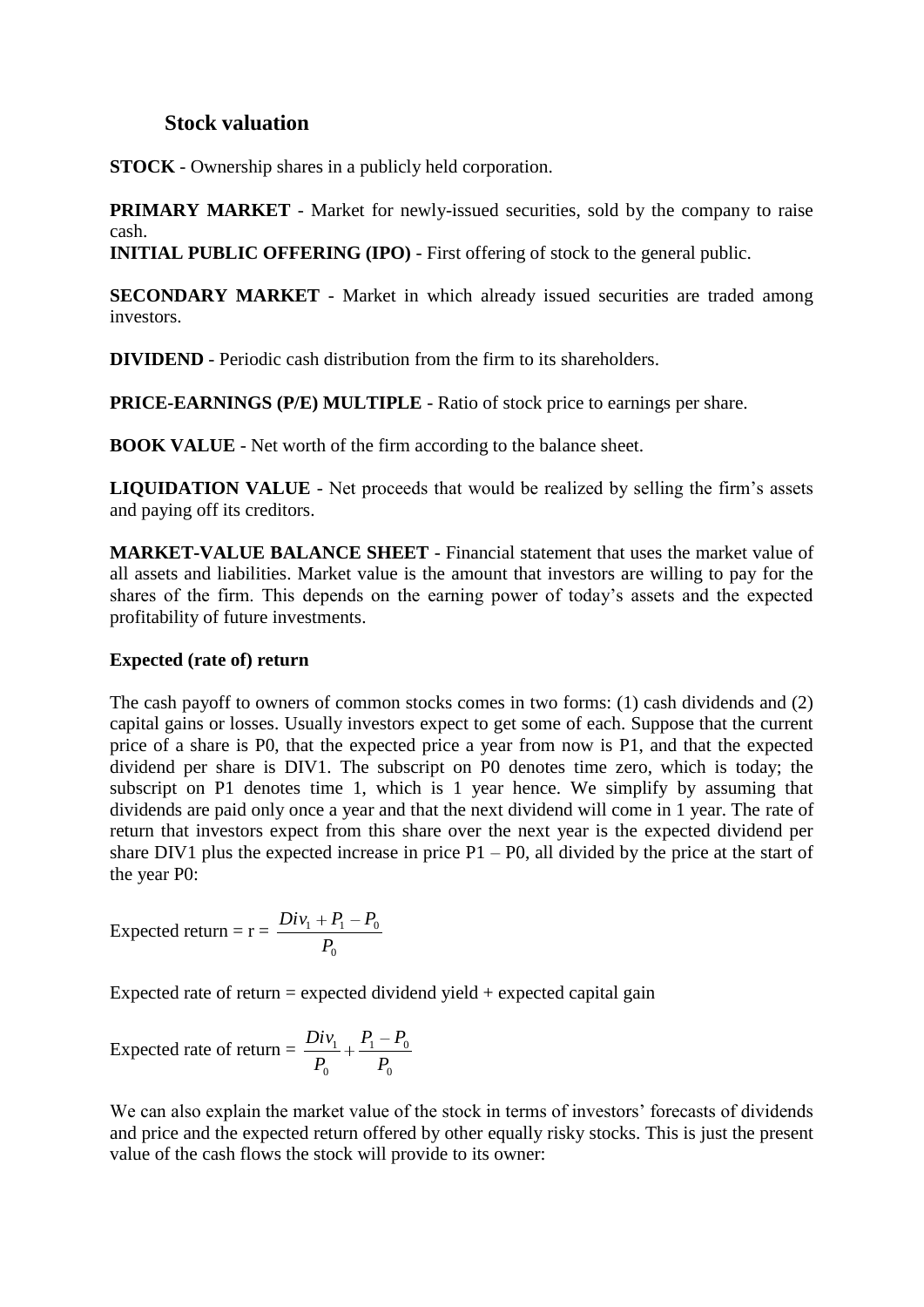Price today =  $P_0$  = *r*  $Div_1 + P_1$ 1  $1 + 1$ 

**DIVIDEND DISCOUNT MODEL** - Discounted cash-flow model of today's stock price which states that share value equals the present value of all expected future dividends.

We have managed to explain today's stock price P0 in terms of the dividend DIV1 and the expected stock price next year P1. But future stock prices are not easy to forecast directly, though you may encounter individuals who claim to be able to do so. A formula that requires tomorrow's stock price to explain today's stock price is not generally helpful.

As it turns out, we can express a stock's value as the present value of all the forecast future dividends paid by the company to its shareholders without referring to the future stock price. This is the dividend discount model:

$$
P_0 = \frac{Div_1}{1+r} + \frac{Div_2}{1+r^2} + \dots + \frac{Div_n + P_n}{1+r^2}
$$

In words, the value of a stock is the present value of the dividends it will pay over the investor's horizon plus the present value of the expected stock price at the end of that horizon.

## **THE DIVIDEND DISCOUNT MODEL WITH NO GROWTH**

The dividend discount model says that these no-growth shares should sell for the present value of a constant, perpetual stream of dividends. We learned how to do that calculation when we valued perpetuities earlier. Just divide the annual cash payment by the discount rate. The discount rate is the rate of return demanded by investors in other stocks of the same risk:

$$
P_0=\frac{Div_1}{r}
$$

#### **THE CONSTANT-GROWTH DIVIDEND DISCOUNT MODEL**

The dividend discount model requires a forecast of dividends for every year into the future, which poses a bit of a problem for stocks with potentially infinite lives. Unless we want to spend a lifetime forecasting dividends, we must use simplifying assumptions to reduce the number of estimates. The simplest simplification assumes a no-growth perpetuity which works for no-growth common shares.

Here's another simplification that finds a good deal of practical use. Suppose forecast dividends grow at a constant rate into the indefinite future. If dividends grow at a steady rate, then instead of forecasting an infinite number of dividends, we need to forecast only the next dividend and the dividend growth rate.

Although there is an infinite number of terms, each term is proportionately smaller than the preceding one as long as the dividend growth rate g is less than the discount rate r. Because the present value of far-distant dividends will be ever-closer to zero, the sum of all of these terms is finite despite the fact that an infinite number of dividends will be paid. The sum can be shown to equal: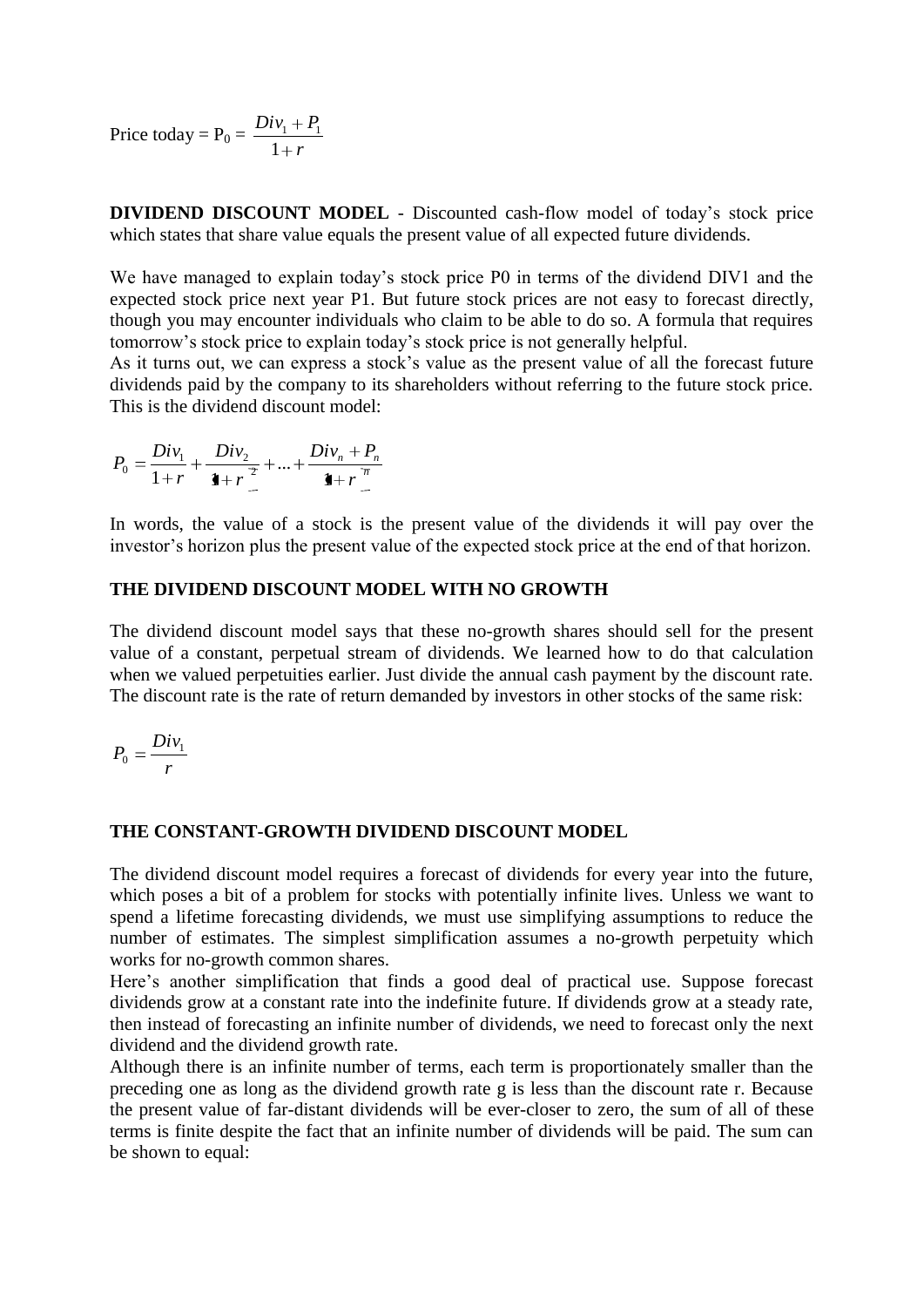$$
P_0 = \frac{Div_1}{r - g} = \frac{Div_0 + 1 + g}{r - g}
$$

### **ESTIMATING EXPECTED RATES OF RETURN**

Economists argue about which statistical models give the best estimates. There are nevertheless some useful rules of thumb that can give sensible numbers.

One rule of thumb is based on the constant-growth dividend discount model. Remember that it forecasts a constant growth rate g in both future dividends and stock prices. That means forecast capital gains equal g per year.

We can calculate the expected rate of return by rearranging the constant-growth formula as:

$$
r = \frac{Div_1}{P_0} + g = \text{dividend yield} + \text{growth rate}
$$

#### **NONCONSTANT GROWTH**

Many companies grow at rapid or irregular rates for several years before finally settling down. Obviously we can't use the constant-growth dividend discount model in such cases. However, we have already looked at an alternative approach. Set the investment horizon (Year H) at the future year by which you expect the company's growth to settle down. Calculate the present value of dividends from now to the horizon year. Forecast the stock price in that year and discount it also to present value. Then add up to get the total present value of dividends plus the ending stock price. The formula is:

$$
P_0 = \frac{Div_1}{1+r} + \frac{Div_2}{1+r^2} + \dots + \frac{Div_n}{1+r^2} + \frac{P_n}{1+r^2}
$$

**Growth Stocks and Income Stocks**

**PAYOUT RATIO** – Fraction of earnings paid out as dividends.

**PLOWBACK RATIO -** Fraction of earnings retained by the firm.

*g = return on equity \* plowback ratio*

**PRESENT VALUE OF GROWTH OPPORTUNITIES (PVGO)** - Net present value of a firm's future investments.

**SUSTAINABLE GROWTH RATE** – Steady rate at which firm can grow;

return on equity  $\times$  plowback ratio.

Growth rates calculated as  $g = return on equity \times plowback ratio$  are often referred to as sustainable growth rates.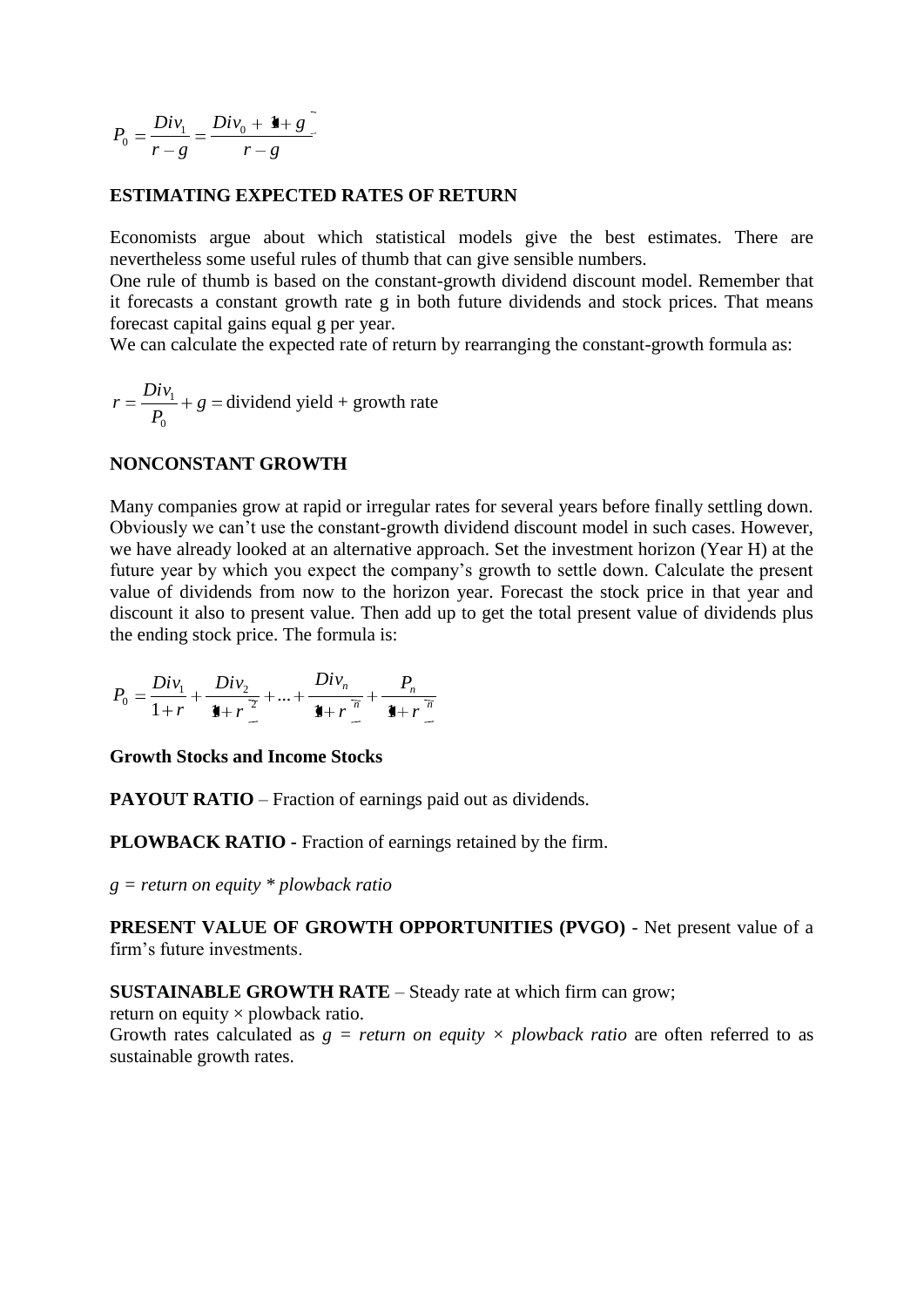# **Problems**

*A.1. Company X is increasing next year's dividend to \$5.00 per share. The forecast stock price next year is \$105. Equally risky stocks of other companies offer expected rates of return of 10 percent. What should Company X common stock sell for?*

*A.2. Assume that Company's X dividend and share price are expected to grow at a constant 5 percent per year. Calculate the current value of Company X stock with the dividend discount model using a 3-year horizon. You should get the same answer as in A.1..*

*A.2. Moonshine Industries has produced a barrel per week for the past 20 years but cannot grow because of certain legal hazards. It earns \$25 per share per year and pays it all out to stockholders. The stockholders have alternative, equivalent-risk ventures yielding 20 percent per year on average. How much is one share of Moonshine worth? Assume the company can keep going indefinitely.*

*A.3. Copper can grow at 5 percent per year for the indefinite future. It's selling at \$100 and next year's dividend is \$5.00. What is the expected rate of return from investing in Mining common stock? Copper and Mining shares are equally risky.*

*A.4. Suppose that another stock market analyst predicts that United Bird Seed will not settle down to a constant 5 percent growth rate in dividends until after Year 4, and that dividends in Year 4 will be \$1.73 per share. What is the fair price for the stock according to this analyst?*

*A.5. Suppose that instead of plowing money back into lucrative ventures, Blue Skies's management is investing at an expected return on equity of 10 percent, which is below the return of 12 percent that investors could expect to get from comparable securities.*

*a. Find the sustainable growth rate of dividends and earnings in these circumstances. Assume a 60 percent payout ratio.*

*b. Find the new value of its investment opportunities. Explain why this value is negative despite the positive growth rate of earnings and dividends.*

*c. If you were a corporate raider, would Blue Skies be a good candidate for an attempted takeover?*

*A.6. Favored stock will pay a dividend this year of \$2.40 per share. Its dividend yield is 8 percent. At what price is the stock selling?*

*A.7. Waterworks has a dividend yield of 8 percent. If its dividend is expected to grow at a constant rate of 5 percent, what must be the expected rate of return on the company's stock?*

*A.8. Steady As She Goes, Inc., will pay a year-end dividend of \$2.50 per share. Investors expect the dividend to grow at a rate of 4 percent indefinitely.*

*a. If the stock currently sells for \$25 per share, what is the expected rate of return on the stock?*

*b. If the expected rate of return on the stock is 16.5 percent, what is the stock price?*

*A.9. Integrated Potato Chips paid a \$1 per share dividend yesterday. You expect the dividend to grow steadily at a rate of 4 percent per year.*

*a. What is the expected dividend in each of the next 3 years?*

*b. If the discount rate for the stock is 12 percent, at what price will the stock sell?*